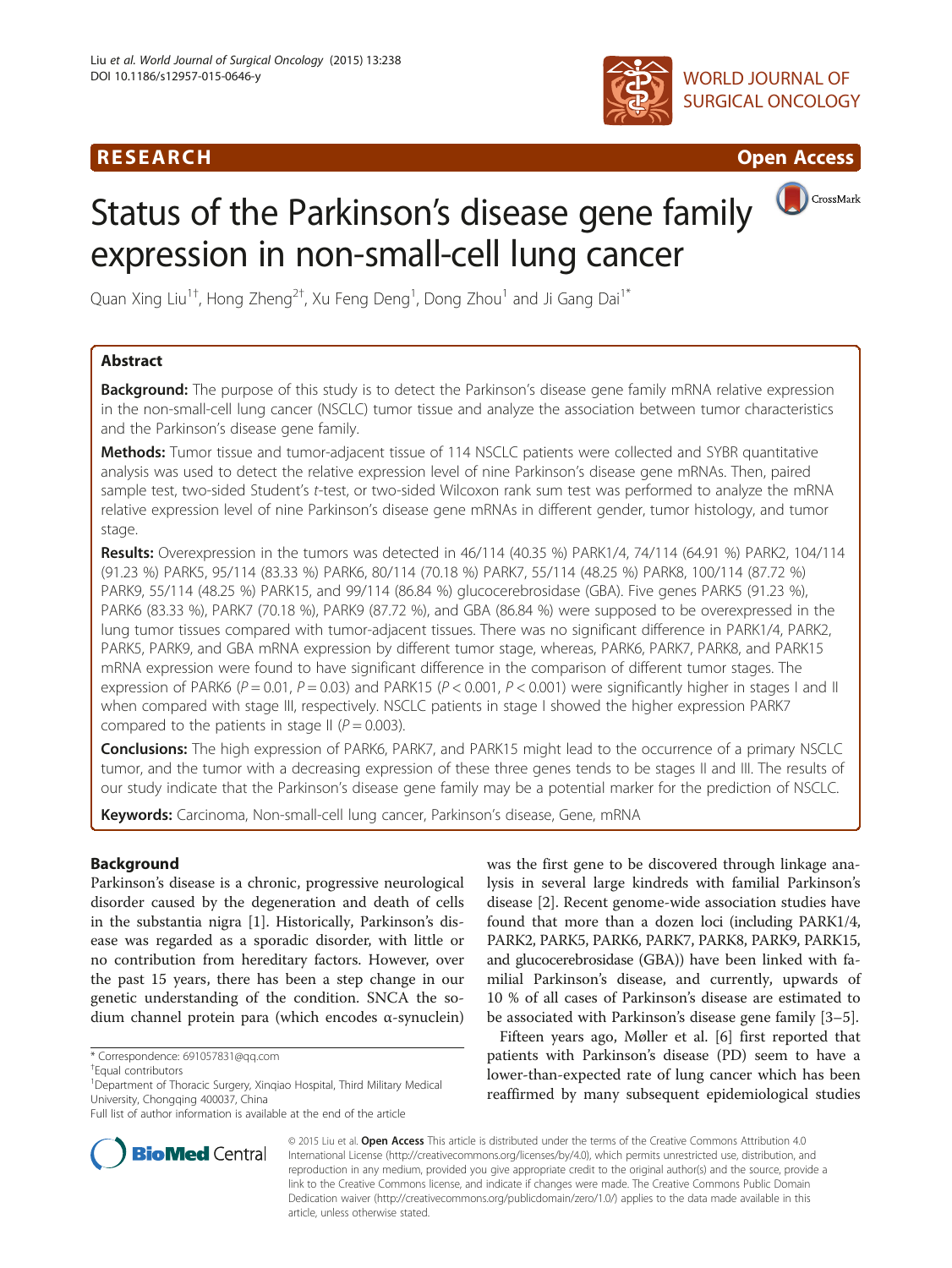[[7](#page-5-0)–[10\]](#page-5-0). This association might account for the overlap function of the Parkinson's disease gene family between these two apparently unrelated diseases. Recent genetic studies and emerging functional work show that a possible connection between Parkinson's disease and lung cancer is alluded.

Cancer cells are prone to accumulate mutations, not all of which will necessarily contribute to cancer progression (these are known as passenger mutations, in contrast to the pivotal driver mutations that propel cancerous change). However, when the functional roles of the Parkinson's disease gene family are considered, a picture emerges of considerable pathogenic overlap between these two apparently unrelated diseases. Currently, several studies have reported that cell systems are affected by the same dysfunctional protein in both Parkinson's disease and cancer [\[11](#page-5-0)–[13\]](#page-5-0).

In short, the same mutations can lead either to inappropriate neuronal death in Parkinson's disease when present in the germ line or to inappropriate cell survival in cancer when present in somatic cells. SNCA (PARK1 or PARK4) was reported overexpressed in brain [\[14](#page-5-0)], malignant [[15\]](#page-5-0), and ovary tumors [[16\]](#page-5-0) while lowexpressed or not expressed in those normal and benign tissues. PARK7 (DJ-1) was reported overexpressed in the non-small-cell lung cancer (NSCLC) and prostate cancer cell line [\[17](#page-6-0), [18](#page-6-0)]. Although many studies have reported that some Parkinson's disease gene family are overexpressed or low-expressed in brain, malignant, ovary, and colon cancer patients and cell lines, the expression of the Parkinson's disease gene family in NSCLC patients and the association of clinical data are still unknown.

In this article, we investigated the expression of the Parkinson's disease gene family in NSCLC patients and further analyzed its association with different tumor histological type, gender, and tumor stage. Our analysis is at times speculative, and additional experimental research may be required to further identify the association between Parkinson's disease gene family and NSCLC which might help us to discover the new potential oncogenes or tumor suppressors and thus how to treat NSCLC.

# Methods

#### **Patients**

All the 114 NSCLC patients in the study were diagnosed and histopathologically confirmed in our hospital between Feb 2012 and Apr 2013 and without any other cancers or previous chemo- or radiotherapy. The 114 patients were aged 18–65 years old  $(56.4 \pm 10.7)$  at the time of diagnosis including 50 squamous carcinomas (SQC), and 64 adenocarcinomas (ADC) and were composed of 72 males and 42 females. This study was

approved by the institutional review board of Xinqiao Hospital (2012016), and all patients signed informed consent.

#### Dispose of tumor tissue and tumor-adjacent tissue

Tumor tissue and tumor-adjacent tissue were collected at the time of surgical resection. All the samples were immediately snap-frozen in liquid nitrogen and stored at −170 °C before use. Total RNA was extracted following a TRIzol extraction protocol (Invitrogen, USA).

## Reverse transcription and SYBR quantitative real-time PCR assay

Total RNA was transcriptioned reversely to cDNA by using PrimeScript™ RT reagent Kit with gDNA Eraser (TAKARA, Japan). SYBR (Synergy BrandsSynergy Brands) quantitative analysis of mRNA expression was used to investigate the expression of Parkinson's disease gene family, including PARK1/4 (SCNA), PARK2 (Parkin), PARK5 (UCHL1), PARK6 (PINK1), PARK7 (DJ-1), PARK8 (LRRK2), PARK9 (ATP13A2), PARK15 (FBXO7), and GBA [[19](#page-6-0)], in the tumor tissue and tumor-adjacent tissue. Primers for SYBR q-PCR were designed and synthesized by Sangon Biotech (China) (Table [1\)](#page-2-0). PCR reactions (15 μl) contained 0.25 μl of each primer (10 μM), 7.5 μl SYBR® Premix Ex Taq TM II  $2 \times$  (TAKARA, Japan), 6  $\mu$ l ddH<sub>2</sub>O, and 1 μl cDNA. The PCR conditions consisted of an initial denaturation at 95 °C for 30 s followed by amplification for 40 cycles of 15 s at 95 °C and 50 s at 60 °C, with fluorescence acquisition at the end of each extension step. PCR using primers for  $\beta_2$ -microglobulin was performed on each individual sample as an internal control. The optical density of each PCR band was measured semi-quantitatively using Illumina Eco software (Illumina, San Diego, USA).

#### Statistical analysis

Relative Parkinson's disease gene family expression was calculated for each patient. The differences in mean value of Parkinson's disease gene family expression in tumor tissue and tumor-adjacent tissue were analyzed using paired samples test. The differences in gene expression between gender, tumor histology, and tumor stage were analyzed using two-sided Student'<sup>s</sup> t-test or two-sided Wilcoxon rank sum test. All statistical analyses were performed using SPSS 18.0 software (SPSS Inc.), and  $P < 0.05$  was considered to be statistically significant.

#### Results

#### Relative expression level of Parkinson's disease gene family

Expression levels of nine Parkinson's disease genes and a reference gene were measured in 114 matched pairs of NSCLCs/adjacent histologically normal lung tissue samples by real-time q-PCR. According to the relative mRNA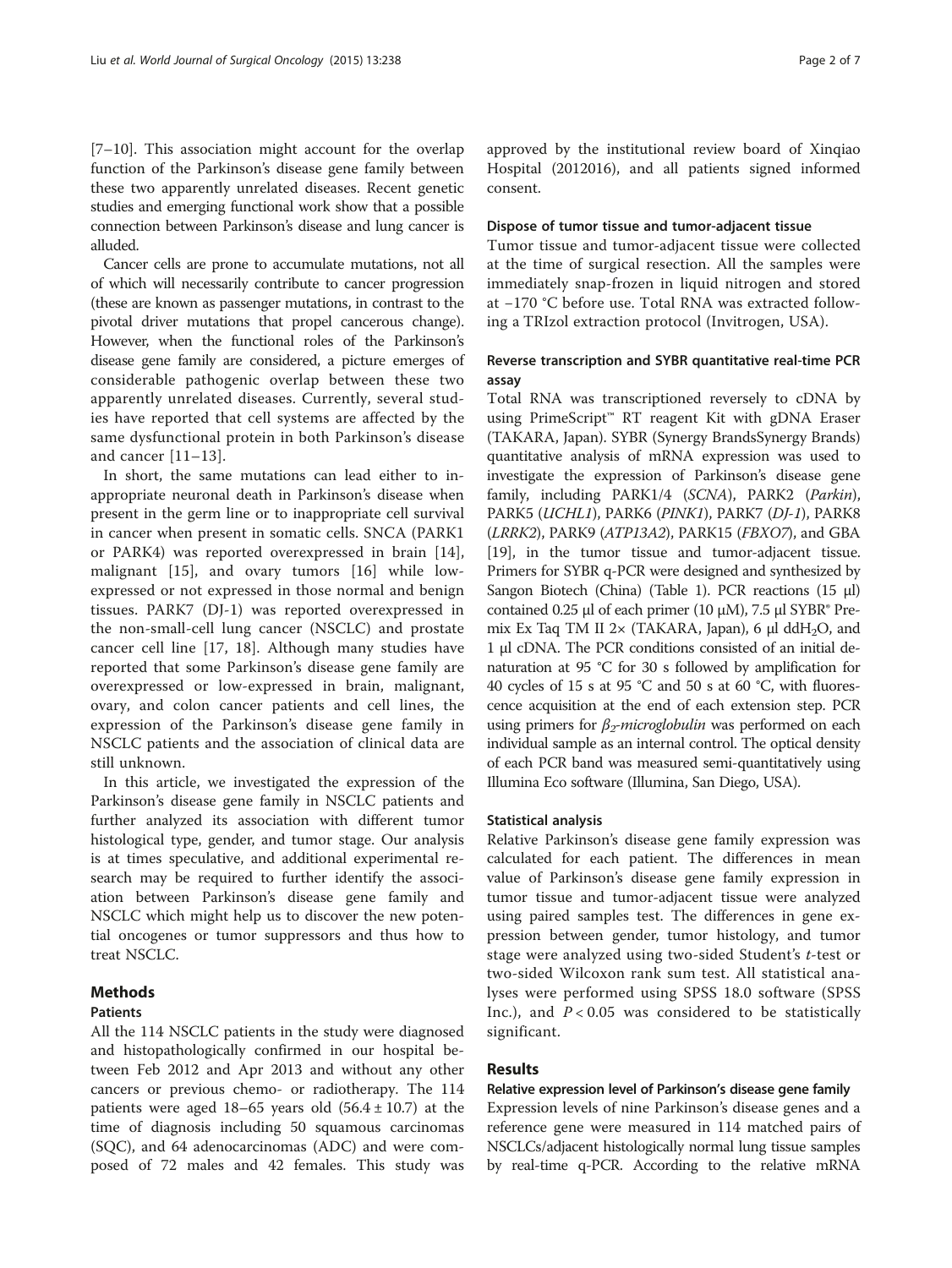| Primer                   | GeneBank ID | Sequence forward (5'-3')    | Sequence reverse (5'-3')    | Product (bp) |
|--------------------------|-------------|-----------------------------|-----------------------------|--------------|
| PARK1/4 SCNA             | NM000345.3  | AAACCAAGGAGGGAGTGGTG        | CIGICITCIGGGCTACIGCIG       | 117          |
| PARK <sub>2</sub> Parkin | AB009973.1  | CTGACACCAGCATCTTCCAG        | CCAGTCATTCCTCAGCTCCT        | 107          |
| PARK5 UCHI 1             | BC000332.2  | GCCAATGTCGGGTAGATGAC        | AGCGGACTICICCITGCIC         | 192          |
| PARK6 PINK1              | AB053323.1  | CAAGAGAGGTCCCAAGCAAC        | GGCAGCACATCAGGGTAGTC        | 117          |
| PARK7 DI-1               | D61380.2    | TGGCTAAAGGAGCAGAGGAA        | ATGACCACATCACGGCTACA        | 127          |
| PARK8 <i>I RRK2</i>      | AY792511.1  | GAGCACGCCTCCAAGTTATT        | AGAAGTGACCAACCCACCTG        | 110          |
| PARK9 ATP13A2            | AI 354615.1 | TGGCTGGCTGACCACTACTAC       | AGTCTGGCTTTGCTTTCTGG        | 102          |
| PARK15 FBXO7             | AF233225.1  | <b>TACCCGACAAGCACTGAACC</b> | AAGACGGAACGAACATCCAG        | 102          |
| GBA                      | D13286.1    | CITCTGCTGGGCTGTTGAGT        | TACTGTTGGCGAGGGTAGGA        | 108          |
| β2-microglobulin         | NM004048.2  | ACCCCCACTGAAAAAGATGA        | <b>ATCTTCAAACCTCCATGATG</b> | 114          |

<span id="page-2-0"></span>Table 1 Sequence of primers used in Parkinson's disease gene mRNA real-time q-PCR

expression fold of nine different genes, patients were divided into five groups (Table. 2). A relative gene expression ratio (T/N) of 1.5 was considered as positive for overexpression in the tumor when compared to the corresponding tumor-adjacent tissue. Values more than 1.5 have been used as the criterion for overexpression of genes in several studies employing proteomic analysis [\[20\]](#page-6-0). Therefore, overexpression in the tumors was detected in 46/114 (40.35 %) PARK1/4, 74/114 (64.91 %) PARK2, 104/114 (91.23 %) PARK5, 95/114 (83.33 %) PARK6, 80/114 (70.18 %) PARK7, 55/114 (48.25 %) PARK8, 100/114 (87.72 %) PARK9, 55/ 114 (48.25 %) PARK15, and 99/114 (86.84 %) GBA. PARK7 (DJ-1) was considered to be overexpressed in primary NSCLC tissues in a previous study [\[18\]](#page-6-0), and 70.18 % of the patients were detected to have PARK7 overexpression in this study. Then, the five genes PARK5 (91.23 %), PARK6 (83.33 %), PARK7 (70.18 %), PARK9 (87.72 %), and GBA (86.84 %) were supposed to be overexpressed in the lung tumor tissue compared with the tumor-adjacent tissue. Inactivating mutations and deletions of PARK2 have been found in lung cancer [[18](#page-6-0)] and overexpression of PARK15 was also detected in lung squamous cell carcinoma [\[21](#page-6-0)];

however, more than half (64.91 %) of the patients showed the overexpression of PARK2, and there was only 48.25 % PARK15-overexpression patients in this study. Their inconsistencies in findings may be caused by the small sample size and different research objects. The relationship between lung cancer and the expression of the other six genes PARK1/4, PARK5, PARK6, PARK8, PARK9, and GBA was first described (Fig. [1](#page-3-0)).

# Associations of tumor characteristics with Parkinson's disease genes

Mean values of PARK1/4 (SCNA), PARK2 (Parkin), PARK5 (UCHL1), PARK6 (PINK1), PARK7 (DJ-1), PARK8 (LRRK2), PARK9 (ATP13A2), PARK15 (FBXO7), and GBA relative mRNA expression according to gender, tumor histology, and each clinical stage are summarized in Table [3](#page-4-0). Significant statistical difference of relative mRNA expression level of these nine genes was detected in the comparison between tumor tissue and tumor-adjacent tissue. The relative expression of these nine gene mRNAs showed no significant difference between the male groups and female groups. However, the ADC group showed significantly

**Table 2** The frequency distribution of *Parkinson's disease gene* mRNA relative expression

| Fold        | PARK2 Parkin<br>PARK1/4 SCNA |              | PARK5 UCHL1  | PARK6 PINK1  | PARK7 DJ-1  | PARK8 LRRK2   | PARK9 ATP13A2 | PARK15 FBXO7 | <b>GBA</b>   |  |
|-------------|------------------------------|--------------|--------------|--------------|-------------|---------------|---------------|--------------|--------------|--|
|             | $(n = 114)$                  | $(n = 114)$  | $(n = 114)$  | $(n = 114)$  | $(n = 114)$ | $(n = 114)$   | $(n = 114)$   | $(n = 114)$  | $(n = 114)$  |  |
| $\leq 0.5$  | 23                           | 18           |              | 9            | 9           | 22            | 5             | 14           | 6            |  |
|             | $(20.18\%)$                  | (15.79%      | $(0.88\% )$  | (7.89%       | (7.89%      | (19.30%       | (4.39%        | $(12.28\%)$  | $(5.26\%)$   |  |
| $0.5 - 1.5$ | 45                           | 22           | 9            | 10           | 25          | 37            | 9             | 45           | 9            |  |
|             | (39.47%)                     | $(19.30\% )$ | (7.89%       | $(8.77\% )$  | $(21.93\%)$ | $(32.46\% )$  | (7.89%        | (39.47%)     | (7.89%       |  |
| $\geq$ 1.5  | 46                           | 74           | 104          | 95           | 80          | 55            | 100           | 55           | 99           |  |
|             | $(40.35\% )$                 | $(64.91\% )$ | $(91.23\%)$  | $(83.33\% )$ | $(70.18\%)$ | $(48.25\% )$  | (87.72%       | $(48.25\%)$  | (86.84%      |  |
| $\geq$ 5    | $\overline{2}$               | 19           | 91           | 45           | 14          | 15            | 66            | 9            | 56           |  |
|             | $(1.75\% )$                  | (16.67%)     | (79.82%      | (39.47%)     | $(12.28\%)$ | $(13.16\%)$   | (57.89%       | (7.89%       | $(49.12\% )$ |  |
| $\geq 10$   | $\mathbf{0}$                 | 4            | 70           | 16           | 2           | $\mathcal{P}$ | 39            | $\Omega$     | 23           |  |
|             | $(0.00\% )$                  | (3.51 %)     | $(61.40\% )$ | (14.04 %)    | $(1.75\% )$ | $(1.75\% )$   | (34.21%       | $(0.00\% )$  | $(20.18\%)$  |  |

Fold means the fold of relative mRNA gene expression to reference gene  $\beta$ 2-microglobulin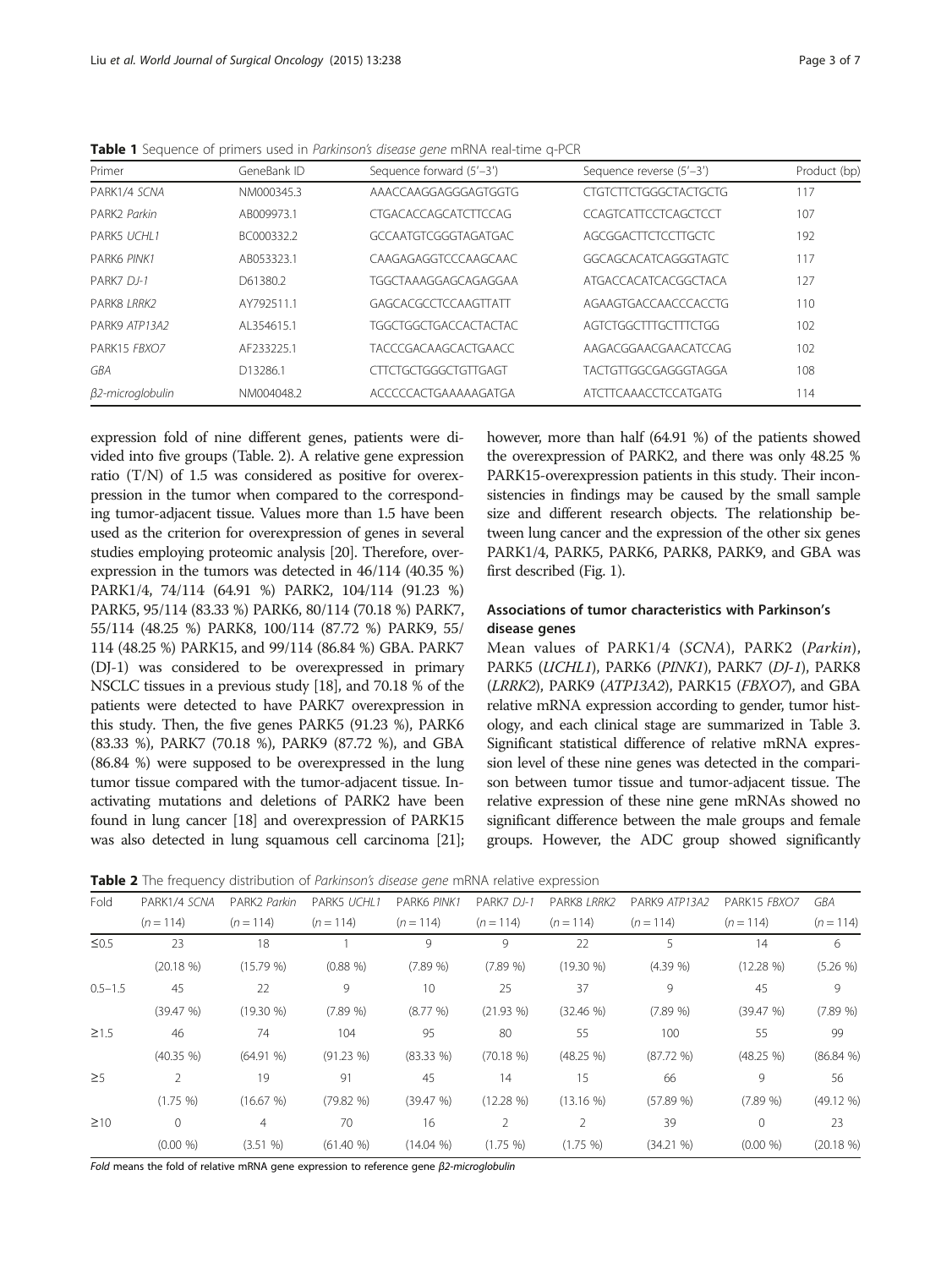<span id="page-3-0"></span>

higher PARK2 ( $P < 0.001$ ) and PARK7 ( $P = 0.005$ ) mRNA expression than the SQC group, and no significant difference was found in the other seven genes. There was no significant difference in PARK1/4, PARK2, PARK5, PARK9, and GBA mRNA expression by different tumor stage, whereas PARK6, PARK7, PARK8, and PARK15 mRNA expression were found to have significant difference in the comparison of different tumor stages. The expression of PARK6 ( $P = 0.01$ ,  $P = 0.03$ ) and PARK15 ( $P <$ 0.001,  $P < 0.001$ ) were significantly higher in stages I and II when compared with stage III, respectively. NSCLC patients in stage I showed the higher expression PARK7 compared to the patients in stage II ( $P = 0.003$ ). Interestingly, the relative expression of PARK8 for the NSCLC patients in stage II was higher than that in stages I  $(P = 0.04)$  and III  $(P < 0.001)$ .

### **Discussion**

The curious cancer pattern in certain neurological conditions has drawn increasing attention as converging evidence suggests that one family of diseases may provide protection against the other. Over 50 years ago, it was anecdotally noted that patients with Parkinson's disease (PD) seem to have a lower-than-expected rate for most cancers [[22\]](#page-6-0). Cancer is characterized by unlimited cellular proliferation, while PD is a process of premature cell death. In this sense, the diseases appear to be opposing ends of the same spectrum. In fact, they share many genes and biological pathways, and these are often regulated in different directions. The main cell components (protein degradation, cell cycle, mitochondria, PI3K– AKT–mTOR pathway and inflammation) and the main Parkinson's-disease-associated proteins (parkin, PTENinduced putative kinase 1 (PINK1), DJ-1, leucine-rich repeat kinase 2 (LRRK2), glucocerebrosidase (GBA), and F-box protein 7 (FBXO7)) are depicted with the multiple interactions that exist between them.

Neurons and cancer cells are fundamentally different in how they use mitochondria. Whereas neurons use oxidative phosphorylation to generate ATP, cancer cells use glycolysis to a greater extent, which is partly explained by the hypoxic tumor environment. However, this alternative metabolism persists in tumor cells even in the presence of oxygen, as originally observed by Warburg nearly a century ago [[23](#page-6-0)]. So, mitochondrial dysfunction has long been implicated in the development of cancer, and this perspective is now undergoing a renaissance. Functional studies of Parkinson's disease genes indicate that the mTOR (mammalian target of rapamycin) pathway probably has a major bearing on neurodegeneration [\[24](#page-6-0)–[26\]](#page-6-0). The mTOR pathway is a central regulator of cell growth and proliferation that mainly functions through the modulation of protein synthesis. The central importance of this pathway for cancer biology is reflected by the fact that an mTOR inhibitor, sirolimus (also known as rapamycin), is already in use in oncology practice, and several trials of PI3K and AKT in-hibitors are underway [\[27](#page-6-0)–[29](#page-6-0)]. Inflammation promotes tumorigenesis and progression by providing growth factors that sustain proliferative signalling and survival factors that limit cell death. Chronic inflammation is regarded as an enabling characteristic in cancer, and recent work suggests that a similar mechanism might drive pathological change in PD conditions [[30](#page-6-0), [31\]](#page-6-0).

To date, only one study has examined the expression of the PARK7 in primary NSCLCs [\[18\]](#page-6-0). However, no comparison was made between expression levels in matched tumor/normal pairs for the Parkinson's disease gene family. The objective of the current study was to determine whether the Parkinson's disease gene family is overexpressed in NSCLCs as compared to adjacent histologically normal lung tissue samples and further determine the relationship of the expression levels to gender, tumor sub-type, and tumor stage. One hundred and fourteen matched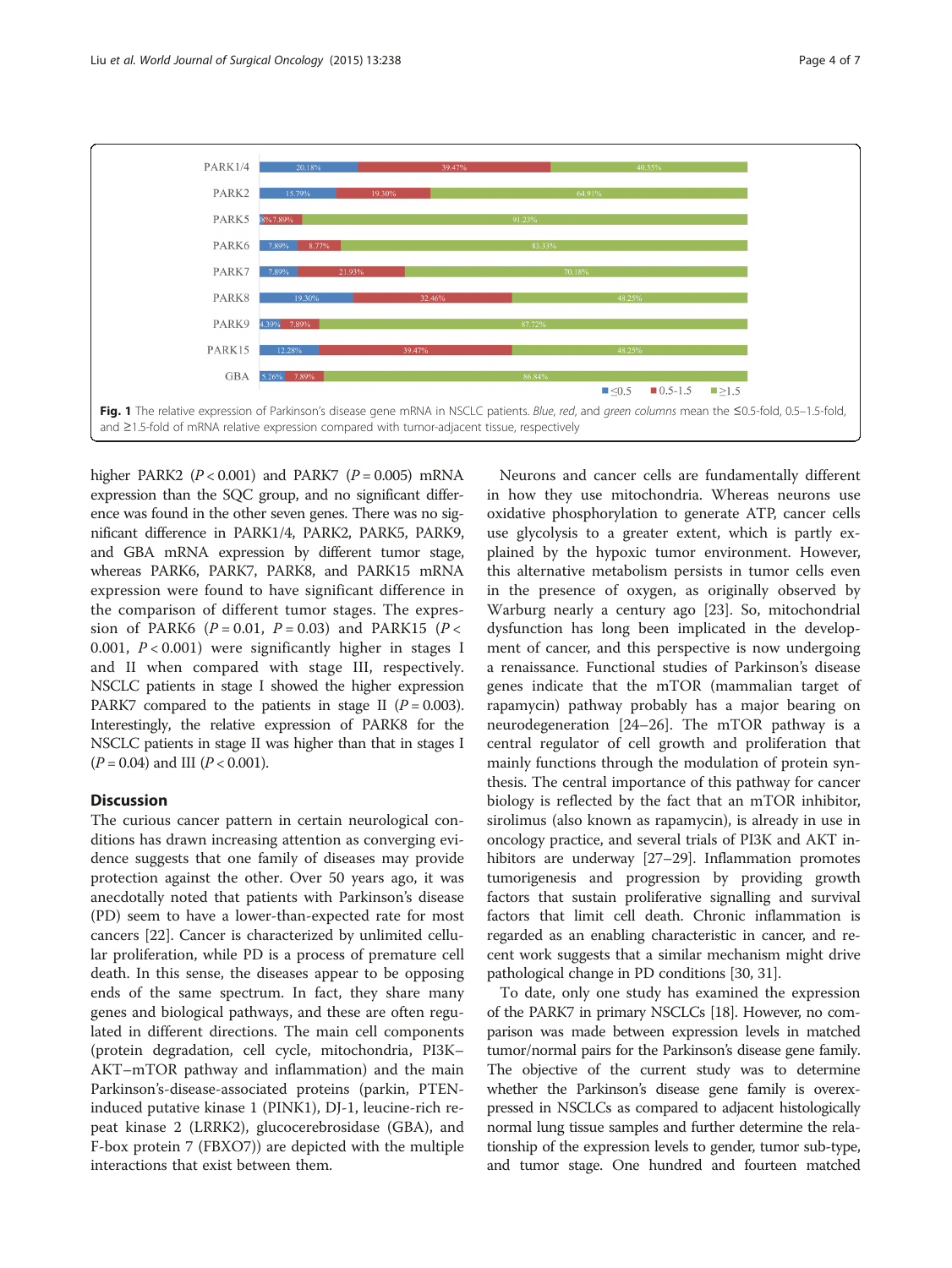| Tumor<br>characteristics   | n(%)                | PARK1/4<br>(SCNA)       |             |                           | PARK2<br>(Parkin)       |                    |                    | PARK5<br>$(UCHL-1)$       |             |                                    | PARK6(PINK1)            |                    |                       | PARK7(DJ-1)             |                    |                                    | PARK8(LRRK2)            |                    |                       | PARK9<br>(ATP13A2)             |                    |              | PARK15<br>(FBXO7)       |             |                | GBA                     |             |              |
|----------------------------|---------------------|-------------------------|-------------|---------------------------|-------------------------|--------------------|--------------------|---------------------------|-------------|------------------------------------|-------------------------|--------------------|-----------------------|-------------------------|--------------------|------------------------------------|-------------------------|--------------------|-----------------------|--------------------------------|--------------------|--------------|-------------------------|-------------|----------------|-------------------------|-------------|--------------|
|                            |                     | Means $P$<br>± SD       |             |                           | Means $P$<br>± SD       |                    |                    | Means<br>$±$ SD           | P           |                                    | Means $P$<br>$\pm$ SD   |                    |                       | Means $P$<br>$±$ SD     |                    |                                    | Means $P$<br>± SD       |                    |                       | Means $P$<br>$±$ SD            |                    |              | Means $P$<br>$±$ SD     |             |                | Means $P$<br>$±$ SD     |             |              |
| Overall                    | 114<br>$(100.00\%)$ | 1.475<br>$\pm$<br>1.088 |             |                           | 3.177<br>$\pm$<br>3.646 |                    |                    | 18.375<br>± 15.551        |             |                                    | 5.465<br>$\pm$<br>4.949 |                    |                       | 2.773<br>$\pm$<br>2.336 |                    |                                    | 2.272<br>$\pm$<br>2.350 |                    |                       | $8.356 \pm$<br>7.402           |                    |              | 1.956<br>$\pm$<br>1.783 |             |                | 5.936<br>$\pm$<br>4.328 |             |              |
| Gender                     |                     |                         |             |                           |                         |                    |                    |                           |             |                                    |                         |                    |                       |                         |                    |                                    |                         |                    |                       |                                |                    |              |                         |             |                |                         |             |              |
| Male                       | 72<br>(63.16%)      | 1.499<br>$\pm$<br>1.099 |             |                           | 3.095<br>土<br>3.974     |                    |                    | 18.349<br>± 16.095        |             |                                    | 5.566<br>$\pm$<br>4.993 |                    |                       | 2.638<br>$\pm$<br>2.079 |                    |                                    | 2.336<br>$\pm$<br>2.357 |                    |                       | $8.329 \pm$<br>7.751           |                    |              | 2.207<br>$\pm$<br>1.938 |             |                | 6.472<br>$\pm$<br>4.709 |             |              |
| Female                     | 42<br>$(39.84\%)$   | 1.433<br>$\pm$<br>1.079 | $.755^{a1}$ |                           | 3.317<br>$\pm$<br>3.044 | $.756^{a1}$        |                    | 18.419<br>± 14.760        | $.982^{a1}$ |                                    | 5.291<br>$\pm$<br>4.927 | $.776^{a1}$        |                       | 3.005<br>$\pm$<br>2.733 | .422 <sup>a1</sup> |                                    | 2.161<br>土<br>2.362     | .703 <sup>al</sup> |                       | $8.401 \pm .960^{a1}$<br>6.852 |                    |              | 1.524<br>$\pm$<br>1.398 | $.500^{a2}$ |                | 5.016<br>$\pm$<br>3.443 | $.147^{a2}$ |              |
| Histology                  |                     |                         |             |                           |                         |                    |                    |                           |             |                                    |                         |                    |                       |                         |                    |                                    |                         |                    |                       |                                |                    |              |                         |             |                |                         |             |              |
| Adenocarcinoma             | 64<br>(56.14%)      | 1.584<br>$\pm$<br>1.080 |             |                           | 4.900<br>土<br>4.200     |                    |                    | 18.383<br>± 14.360        |             |                                    | 5.422<br>士<br>5.595     |                    |                       | 3.085<br>$\pm$<br>2.710 |                    |                                    | 2.346<br>$\pm$<br>2.241 |                    |                       | $8.904 \pm$<br>7.890           |                    |              | 2.125<br>$\pm$<br>1.945 |             |                | 6.857<br>$\pm$<br>4.274 |             |              |
| Squamous cell<br>carcinoma | 50<br>$(44.86\%)$   | 1.367<br>$\pm$<br>1.116 | $.303^{b1}$ |                           | 1.202<br>$\pm$<br>1.043 | $.000^{b2}$        |                    | 18.784<br>± 17.247        | $.894^{b1}$ |                                    | 5.436<br>$\pm$<br>3.857 | .988 <sup>b1</sup> |                       | 2.410<br>$\pm$<br>1.823 | $.005^{b1}$        |                                    | 1.901<br>$\pm$<br>1.871 | $.274^{b1}$        |                       | $7.557 \pm$<br>6.534           | $.337^{b1}$        |              | 1.775<br>$\pm$<br>1.617 | $.311^{b1}$ |                | 5.642<br>$\pm$<br>3.733 | $.282^{b1}$ |              |
| Tumor stage                |                     |                         |             |                           |                         |                    |                    |                           |             |                                    |                         |                    |                       |                         |                    |                                    |                         |                    |                       |                                |                    |              |                         |             |                |                         |             |              |
| Stage I                    | 36<br>(31.58%)      | 1.723<br>$\pm$<br>1.371 | $.280^{c1}$ | $\mathbb{I}$              | 5.403<br>$\pm$<br>5.442 | $.040^{c2}$        | $\mathbb{I}$       | 22.808<br>± 18.141        | $.410^{c2}$ | $\left  - \right $<br>$\mathbb{I}$ | 7.404<br>$\pm$<br>6.642 | .995 <sup>c1</sup> | $\mathbf{I}$          | 4.074<br>$\pm$<br>3.377 | $.003^{c2}$        | $\left  - \right $<br>$\mathbb{I}$ | 1.631<br>$\pm$<br>1.391 | $.040^{c2}$        |                       | $9.608 \pm$<br>9.410           | $.427^{c2}$        |              | 3.240<br>$\pm$<br>2.546 | $.070^{c2}$ | $\mathbf{I}$   | 6.440<br>$\pm$<br>5.055 | $.450c1 -$  | $\mathbb{I}$ |
| Stage II                   | 53<br>(46.49%)      | 1.457<br>土<br>0.936     | $.176^{c1}$ | $  -$<br>$\mathbb{H}$     | 2.217<br>$\pm$<br>1.783 | .598 <sup>c1</sup> | $  -$              | 14.625<br>$\  \pm 11.716$ | $3.27^{c2}$ | $  -$<br>$\ $                      | 5.362<br>$\pm$<br>4.101 | $.010^{c2}$        | $  -$<br>$\mathbb{H}$ | 1.894<br>$\pm$<br>0.743 | $.105^{c2}$        | $  -$<br>$\parallel$               | 3.306<br>$\pm$<br>2.880 | $.000^{c2}$        | $  -$<br>$\mathbb{H}$ | $6.626 \pm$<br>5.645           | $.180^{c1}$        | $  -$        | 1.567<br>$\pm$<br>0.818 | $.000^{c2}$ | $  -$<br>Ш     | 5.700<br>$\pm$<br>4.131 | .098c1 Il-  | $\mathbb{H}$ |
| Stage III                  | 25<br>(21.93%)      | 1.155<br>$\pm$<br>0.854 | $.720^{c1}$ | $\vert -$<br>$\mathbb{H}$ | 2.001<br>$\pm$<br>1.278 | $.130^{c1}$        | $\left  - \right $ | 19.939<br>$III = 17.271$  | $.538^{c2}$ | $\left  - \right $<br>$\mathbb{H}$ | 2.891<br>$\pm$<br>1.406 | $.003^{c2}$        | $\mathbb{H}$          | 2.765<br>$\pm$<br>1.904 | $.215^{c2}$        | $\left  - \right $<br>Ш            | 1.002<br>$\pm$<br>1.904 | $.100^{c2}$        | $\mathbb{H}$          | 10.198<br>± 6.880              | .790 <sup>c1</sup> | $\mathbb{I}$ | 0.930<br>$\pm$<br>0.398 | $.000^{c2}$ | $\vert -$<br>Ш | 5.714<br>$\pm$<br>3.663 | $.542c1 -$  | $\mathbb{H}$ |

<span id="page-4-0"></span>Table 3 Associations of tumor characteristics with Parkinson's disease gene mRNA relative expression in NSCLC

I–II means the compare between stages I and II, II–III means the compare between stages II and III, I–III means the compare between stages I and III

a: Test for equality of medians between different gene relative expression and different sex: <sup>a1</sup>two-sided Student's *t-*test; <sup>a2</sup>two-sided Wilcoxon rank sum test

b: Test for equality of medians between different gene relative expression and different tumor histology: <sup>b1</sup>two-sided Student's *t-test; <sup>b2</sup>two-sided Wilcoxon rank sum test* 

c: Test for equality of medians between different gene relative expression and different tumor stage: <sup>c1</sup>two-sided Student's t-test; <sup>c2</sup>two-sided Wilcoxon rank sum test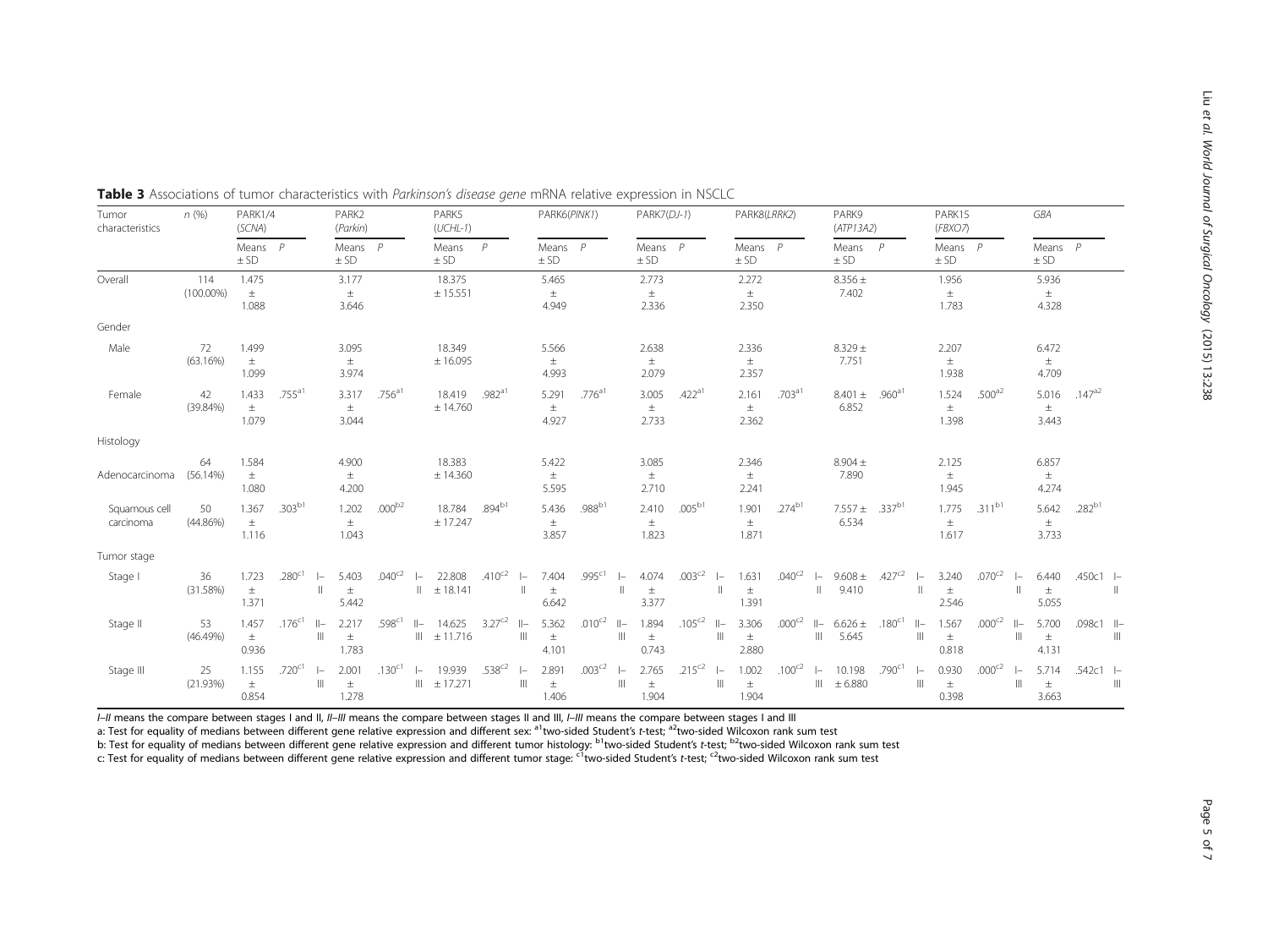<span id="page-5-0"></span>human NSCLC tumor/normal pairs were examined by real-time q-PCR analysis for expression of PARK1/4 (SCNA), PARK2 (Parkin), PARK5 (UCHL1), PARK6 (PINK1), PARK7 (DJ-1), PARK8 (LRRK2), PARK9 (ATP13A2), PARK15 (FBXO7), and GBA mRNA. Using a value of 1.5 as the criterion for mRNA overexpression, elevated levels of Parkinson's disease gene family mRNA in the NSCLC were detected and performed in Table [2](#page-2-0). PARK7 (DJ-1) was considered to be overexpressed in primary NSCLC tissues in a previous study, and 70.18 % of the patients were detected to have PARK7 overexpression in this study. Then, the five genes PARK5 (91.23 %), PARK6 (83.33 %), PARK7 (70.18 %), PARK9 (87.72 %), and GBA (86.84 %) were supposed to be overexpressed in the lung tumor tissue compared with the tumor-adjacent tissue. There was no apparent correlation between the Parkinson's disease gene family ratio (T/N) of different genders. PARK6, PARK7, PARK8, and PARK15 mRNA expression were found to have significant difference in the comparison of different tumor stages. The high expression of PARK6, PARK7, and PARK15 might lead to the occurrence of a primary tumor, but the tumor with a decreasing expression of PARK6 and PARK15 tends to be the stages II and III tumor. Only PARK2 and PARK7 in the ADC group showed significantly higher mRNA expression than those in the SQC group, which revealed that PARK2 and PARK7 may play a more important role in normal lung cells that transform into adenocarcinomas than those that become squamous cell carcinomas. Adjacent normal lung tissue is the best control we could obtain for this study. Although the tissue was observed to be histologically normal, it is unclear what molecular changes have occurred in these cells and, therefore, how far along these cells are with respect to developing into cancer cells.

#### Conclusions

The data presented in this manuscript suggest that further characterization of the cells that comprise both lung tumors and adjacent histologically normal tissue is warranted to establish the molecular mechanisms resulting in overexpression of the Parkinson's disease gene family. Overall, the results of our study indicate that the Parkinson's disease gene family may be a potential marker for the prediction of NSCLC. In a reciprocal manner, functional studies in a Parkinson's disease context may provide novel insights into the role of cancer-associated genes. Ultimately, perhaps there will be therapeutic agents that can target both conditions.

# Additional file

[Additional file 1:](http://www.wjso.com/content/supplementary/s12957-015-0646-y-s1.docx) Results of t-test for gender and histology.

#### Competing interests

The authors declare that they have no competing interests.

#### Authors' contributions

JGD contributed substantially to conception and design and gave final approval of the version to be published. QL and HZ contributed to analysis and interpretation of all data and drafted the article. XD and DZ revised the article critically for important intellectual content. All authors read and approved the final manuscript.

#### Acknowledgements

The study was supported by the General Program of National Natural Science Foundation of China (81172238,81472188). Ji Gang Dai and Quan Xing Liu are supported by the Third Military Medical University and the Department of Thoracic Surgery, Xinqiao Hospital. The funders had no role in the design and conduct of the study; the collection, management, analysis, and interpretation of the data; the preparation, review, or approval of the manuscript; or the decision to submit the manuscript for peer review.

#### Author details

<sup>1</sup>Department of Thoracic Surgery, Xinqiao Hospital, Third Military Medical University, Chongqing 400037, China. <sup>2</sup>Institute of Immunology of PLA, Third Military Medical University, Chongqing 400037, China.

#### Received: 17 May 2015 Accepted: 14 July 2015 Published online: 07 August 2015

#### References

- 1. Jankovic J. Parkinson's disease: clinical features and diagnosis. J Neurol Neurosurg Psychiatry. 2008;79:368–76.
- 2. Polymeropoulos MH, Lavedan C, Leroy E, Ide SE, Dehejia A, Dutra A, Pike B, et al. Mutation in the alpha-synuclein gene identified in families with Parkinson's disease. Science. 1997;276:2045–7.
- 3. Hardy J. Genetic analysis of pathways to Parkinson disease. Neuron. 2010;68:201–6.
- 4. Sharma JC, Vassallo M. Prognostic significance of weight changes in Parkinson's disease: the Park-weight phenotype. Neurodegener Dis Manag. 2014;4:309–16.
- 5. Fiala O, Zahorakova D, Pospisilova L, Kucerova J, Matejckova M, Martasek P, et al. Parkin (PARK 2) mutations are rare in Czech patients with early-onset Parkinson's disease. PLoS One. 2014;9, e107585.
- 6. Moller H, Mellemkjaer L, McLaughlin JK, Olsen JH. Occurrence of different cancers in patients with Parkinson's disease. BMJ. 1995;310:1500–1.
- 7. Minami Y, Yamamoto R, Nishikouri M, Fukao A, Hisamichi S. Mortality and cancer incidence in patients with Parkinson's disease. J Neurol. 2000;247:429–34.
- 8. Olsen JH, Friis S, Frederiksen K, Mellemkjaer L, Møller H. Atypical cancer pattern in patients with Parkinson's disease. Br J Cancer. 2005;92:201–5.
- 9. Elbaz A, Peterson BJ, Bower JH, Yang P, Maraganore DM, McDonnell SK, et al. Risk of cancer after the diagnosis of Parkinson's disease: a historical cohort study. Mov Disord. 2005;20:719–25.
- 10. Lo RY, Tanner CM, Van Den Eeden SK, Albers KB, Leimpeter AD, Nelson LM. Comorbid cancer in Parkinson's disease. Mov Disord. 2010;25:1809–17.
- 11. O'Flanagan CH, Morais VA, Wurst W, De Strooper B, O'Neill C. The Parkinson's gene PINK1 regulates cell cycle progression and promotes cancer-associated phenotypes. Oncogene. 2015;34:1363–74.
- 12. Cao J, Lou S, Ying M, Yang B. DJ-1 as a human oncogene and potential therapeutic target. Biochem Pharmacol. 2015;93:241–50.
- 13. Cordeiro Y, Foguel D, Silva JL. Pressure-temperature folding landscape in proteins involved in neurodegenerative diseases and cancer. Biophys Chem. 2013;183:9–18.
- 14. Kawashima M, Suzuki SO, Doh-ura K, Iwaki T. Alpha-synuclein is expressed in a variety of brain tumors showing neuronal differentiation. Acta Neuropathol. 2000;99:154–60.
- 15. Matsuo Y, Kamitani T. Parkinson's disease-related protein, alpha-synuclein, in malignant melanoma. PLoS One. 2010;5, e10481.
- 16. Bruening W, Giasson BI, Klein-Szanto AJ, Lee VM, Trojanowski JQ, Godwin AK. Synucleins are expressed in the majority of breast and ovarian carcinomas and in preneoplastic lesions of the ovary. Cancer. 2000;88:2154–63.